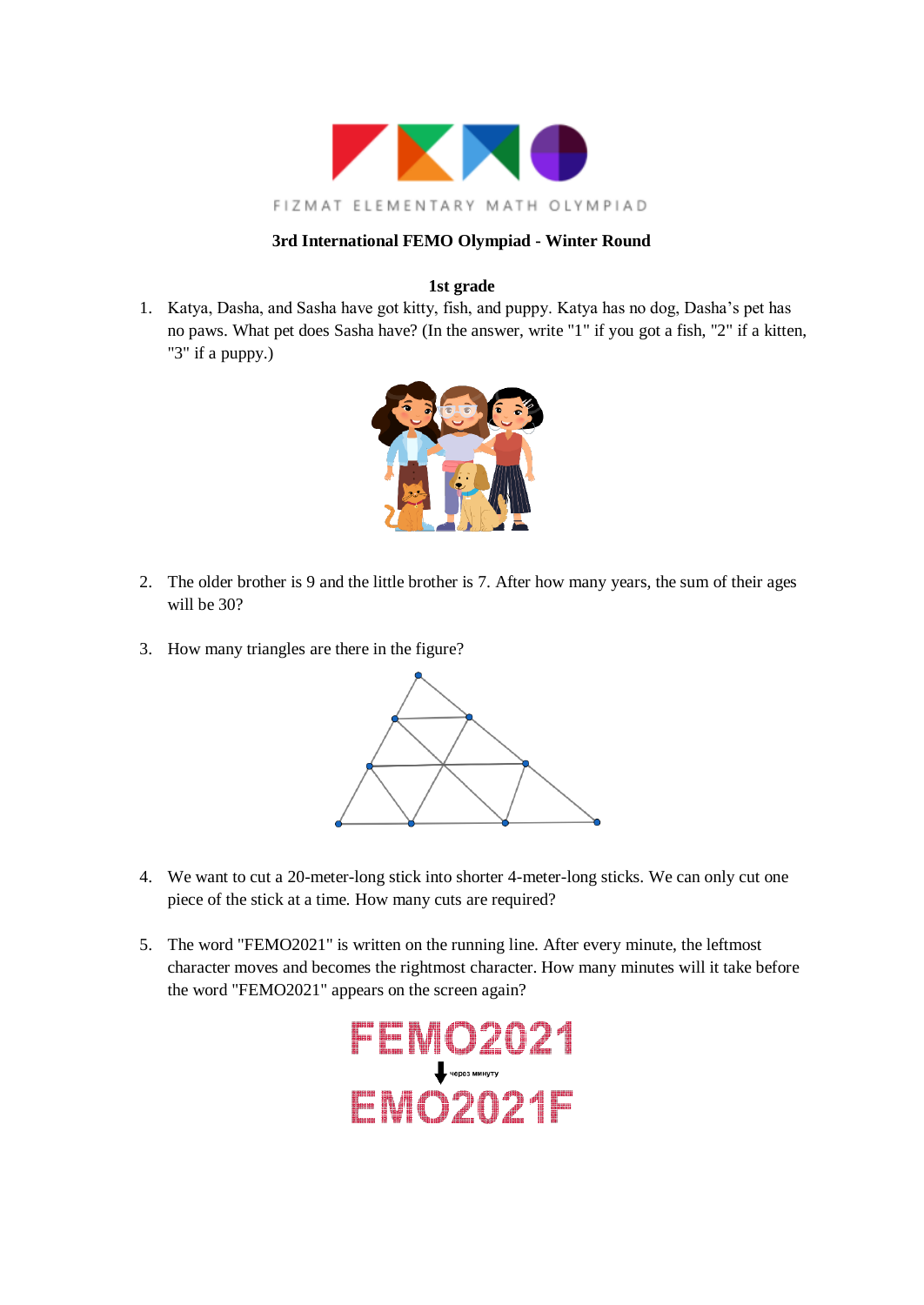- 6. In the first row, there are 4 children, in each subsequent row there is one more child than in the previous row. If there are a total of 39 children, how many children are in the last row?
- 7. A large bottle of Coca-Cola costs 79 rubles, and a small bottle of Coca-Cola costs 31 rubles. How many rubles less is the cost of a large bottle compared to the total cost of three small bottles?



- 8. Rearrange the numbers 38, 79, 17, 43, 74, 96, and 87 so that, starting from the second, the digit of tens is equal to the digit of units of the previous number. What number is in fourth place in such a permutation?
- 9. At the first stop, a number of passengers boarded an empty bus. Then, at each stop, 3 people got off, and 6 people entered. There were 29 passengers on the bus between the sixth and seventh stops. How many passengers boarded at the first stop?



10. Alla and Katya picked a total of 38 nuts. When they ate the nuts equally, Alla had 9 nuts left, and Katya had 13 nuts left. How many nuts did Alla pick?

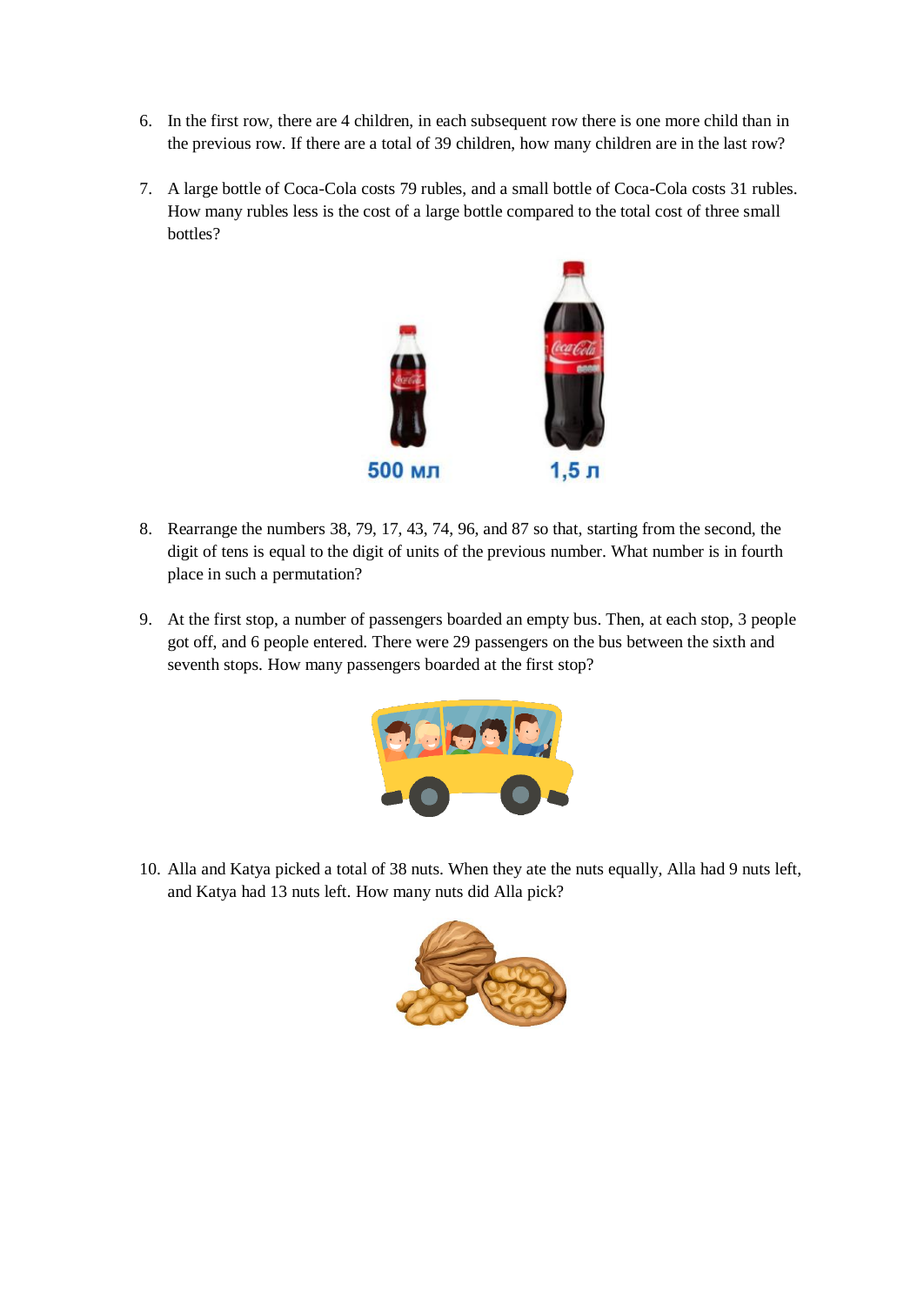

## **2nd grade**

- 1. Arsen has a red box containing 7 blue boxes. Each blue box contains 6 green boxes. How many boxes does Arsen have in total?
- 2. Damir, Maxim and Aruzhan study in the same school, but in different classes in the 4th, 6th and 8th grade. Damir does not study in the 4th grade, Maxim does not study neither in the 6th nor 4th grade. What class does Aruzhan study in?
- 3. Thirty students numbered from 1 to 30 stand in a row. The teacher announces: "Students with numbers from 1 to 10 inclusive, one step forward, and with numbers from 20 to 30 inclusive, take a step back." How many students will remain in place?
- 4. Which cube did you get from folging the pattern in figure?



5. The length of the side of each hexagon in the figure is 1 cm. What is the perimeter in cm of the shape formed by these hexagons?



6. The weight of a pig and a dog is 64 kg, a ram and a pig is also 64 kg, and a dog and a ram are 60 kg. What is the weight of a pig?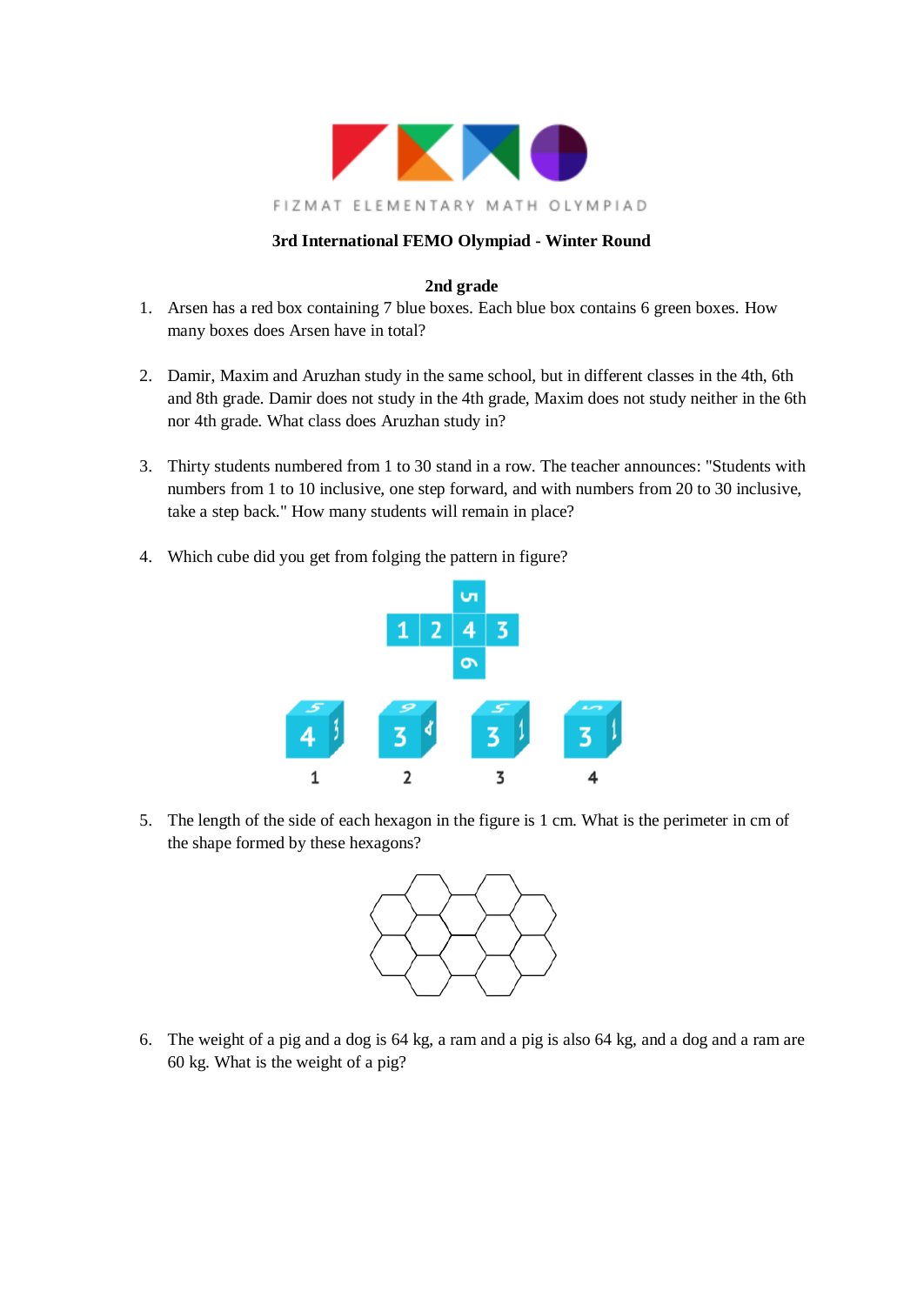7. At the first stop, a number of passengers boarded an empty bus. Then, at each stop, 3 people got off, and 6 people entered. There were 29 passengers on the bus between the sixth and seventh stops. How many passengers boarded at the first stop?



- 8. Rearrange the numbers 38, 79, 17, 43, 74, 96, and 87 so that, starting from the second, the digit of tens is equal to the digit of units of the previous number. What number is in fourth place in such a permutation?
- 9. Two sisters have birthdays on the same day. The older sister is 4 years older than the younger one. When the sum of their ages is 50, how old is the younger sister?
- 10. The total weight of apple and pear is 600 grams. When an apple was placed on one scale and pear on the other, the pear turned out to be heavier than the apple. Then the scales were leveled by placing a weight of 200 grams on the apple and a weight of 100 grams on the pear. How many grams does a pear weigh?

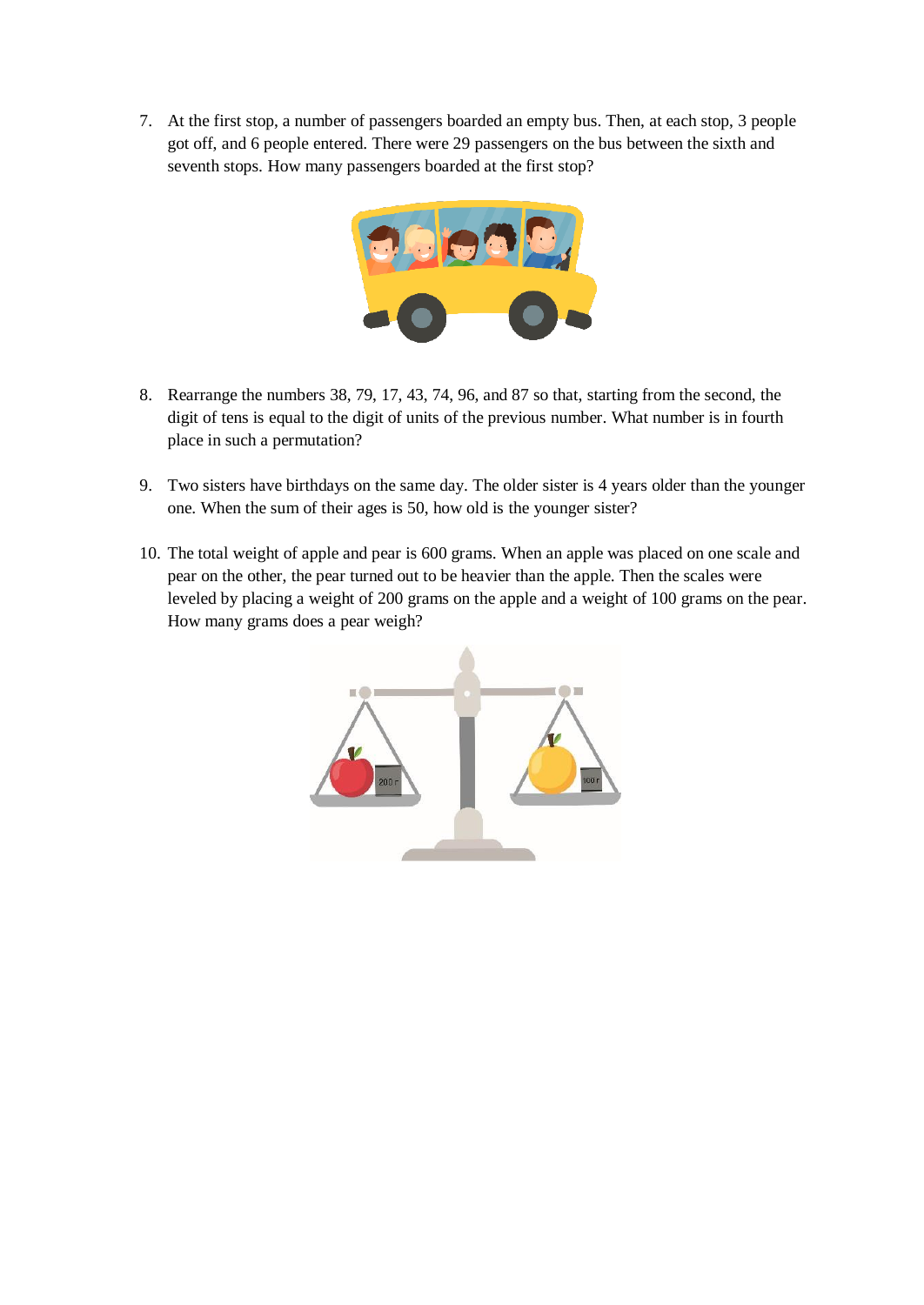

# **3rd grade**

- 1. Arsen has a red box containing 7 blue boxes. Each blue box contains 6 green boxes. How many boxes does Arsen have in total?
- 2. Boris and Masha combined are 17 years, and Boris and Vanya combined are 9 years more. How old is Masha if Vanya is 15?
- 3. There are 30 students in the class. 15 of them are engaged in sports sections, 18 children are engaged in a drama club. How many children are engaged in both sports sections and the drama club?
- 4. Miras wrote a three-digit number on the board, and Alexey wrote the same number next to it but mixed up the last two digits in places. If the resulting numbers are added together, you get a four-digit sum whose first three digits are 152. What is the last digit of this sum?
- 5. The figure shows a figure made up of 11 squares of the same size. If the perimeter of the figure is 48 cm, what is the area of the figure in  $\text{cm}^2$ ?

6. There are 20 kids at the party. The first girl shakes hands with 7 boys. The second girl shakes hands with 8 boys. The third girl shakes hands with 9 boys and so on. The last girl shakes hands with all the boys. How many boys are there at the party?

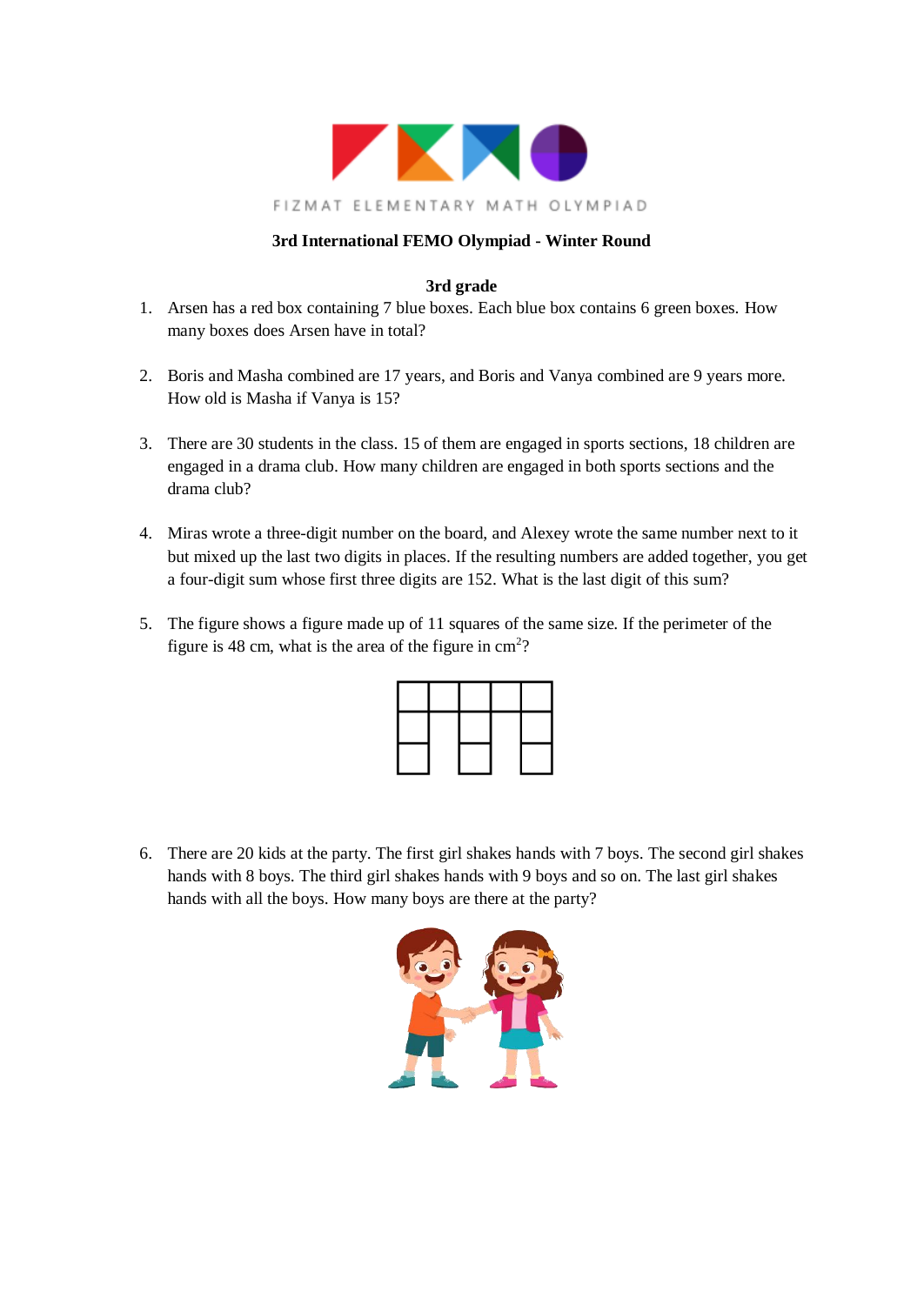- 7. Rearrange the numbers 38, 79, 17, 43, 74, 96, and 87 so that, starting from the second, the digit of tens is equal to the digit of units of the previous number. What number is in fourth place in such a permutation?
- 8. A worker moves 40 window panes. He gets \$2 for each transfer. However, if he breaks the glass, he will have to pay \$8 for the broken glass. If his total salary is \$60, how many windows did he break?
- 9. The total weight of apple and pear is 600 grams. When an apple was placed on one scale and pear on the other, the pear turned out to be heavier than the apple. Then the scales were leveled by placing a weight of 200 grams on the apple and a weight of 100 grams on the pear. How many grams does a pear weigh?



10. By pressing different buttons, the robot can move forward 1 cm, 3 cm, or 5 cm. If the buttons are pressed six times, how many different distances can the robot travel?

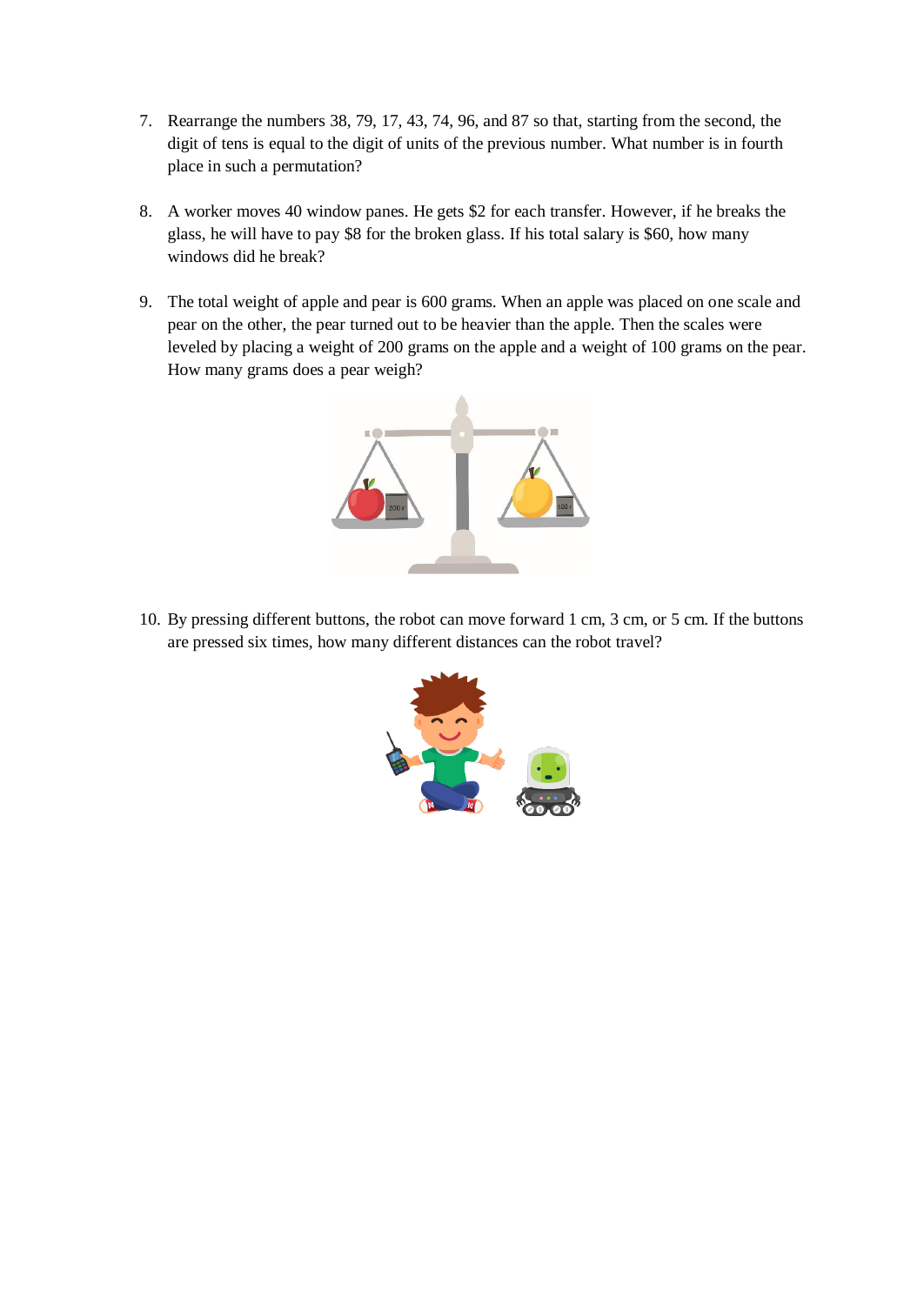

## **4th grade**

1. There are 20 kids at the party. The first girl shakes hands with 7 boys. The second girl shakes hands with 8 boys. The third girl shakes hands with 9 boys and so on. The last girl shakes hands with all the boys. How many boys are there at the party?



- 2. Timur is 2 years older than Dmitry, and they met 5 years ago. How old was Dmitry, if Timur will be 27 years old in 2 years?
- 3. If you write 0 to a two-digit number on the right, it will increase by 405. Find this number.
- 4. Students lined up in a formation. Adil is the 8th student in his column in front and the 13th from the back. To his left, there are 15 students in one row, and to his right, there are 15 students. How many students are in the formation?
- 5. At the restaurant, one cup of tea and two cups of coffee cost \$ 78, and three cups of tea and one cup of coffee cost \$ 94. How many dollars more is a cup of coffee worth than a cup of tea?
- 6. The figure shows a figure made up of 11 squares of the same size. If the perimeter of the figure is 48 cm, what is the area of the figure in  $\text{cm}^2$ ?

7. Each digit of a seven-digit number, which is a multiple of 3, is 0, 2, or 3, and there are more triples than zeros. If each of 0, 2, and 3 occur at least once, what is the sum of all seven digits?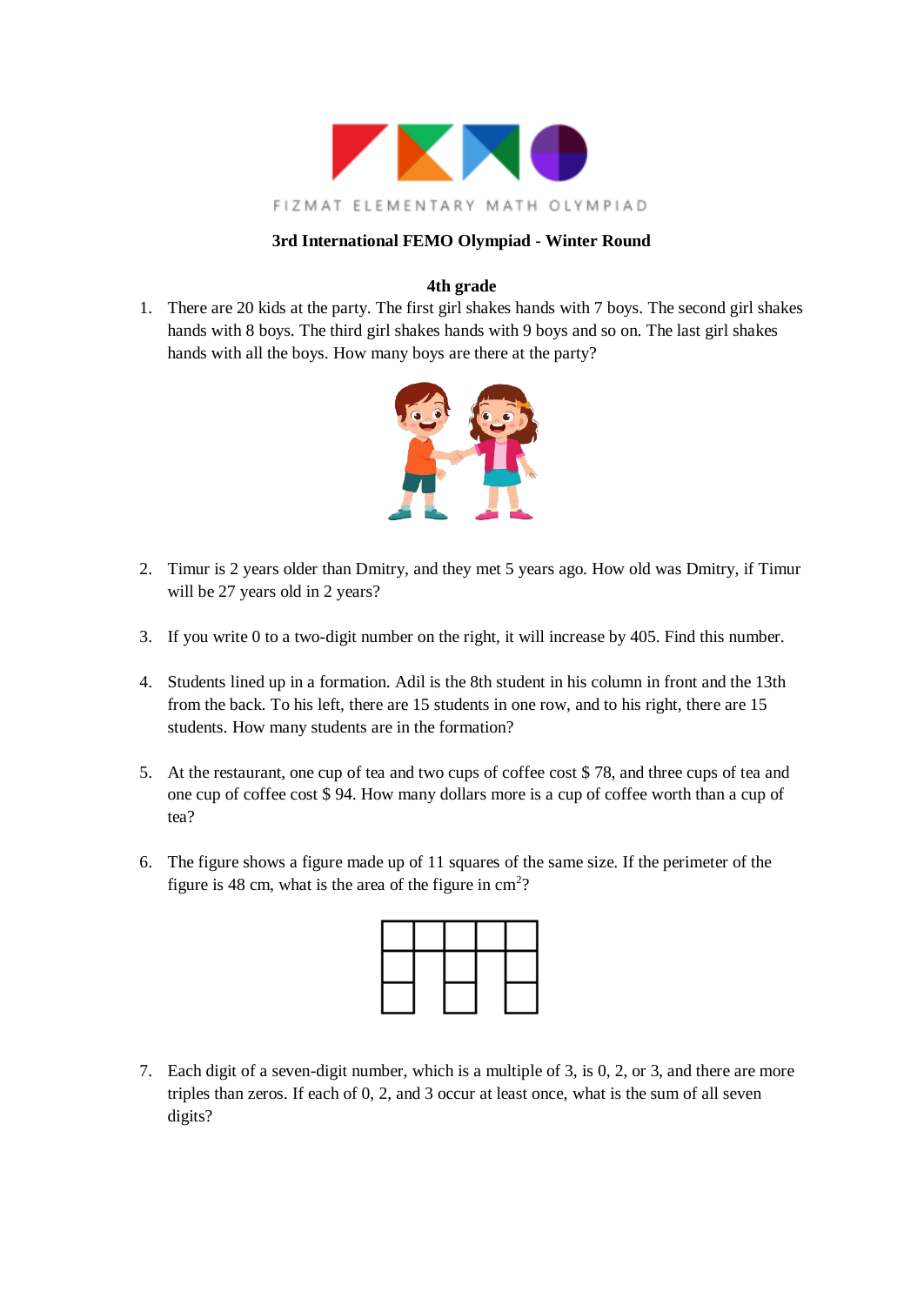8. There are three types of objects: spheres, cylinders, and cubes. Three spheres have the same total weight as two cylinders, and five spheres have the same total weight as six cubes. How many cubes will have the same total weight as five cylinders?



- 9. Ali decided to write down all the dates of 2021 in which only the digits 0, 1, and 2 are used. How many dates will Ali write out?
- 10. How many pairs of unit squares on a 3×6 board are such that they have no common points? The diagram shows one such pair.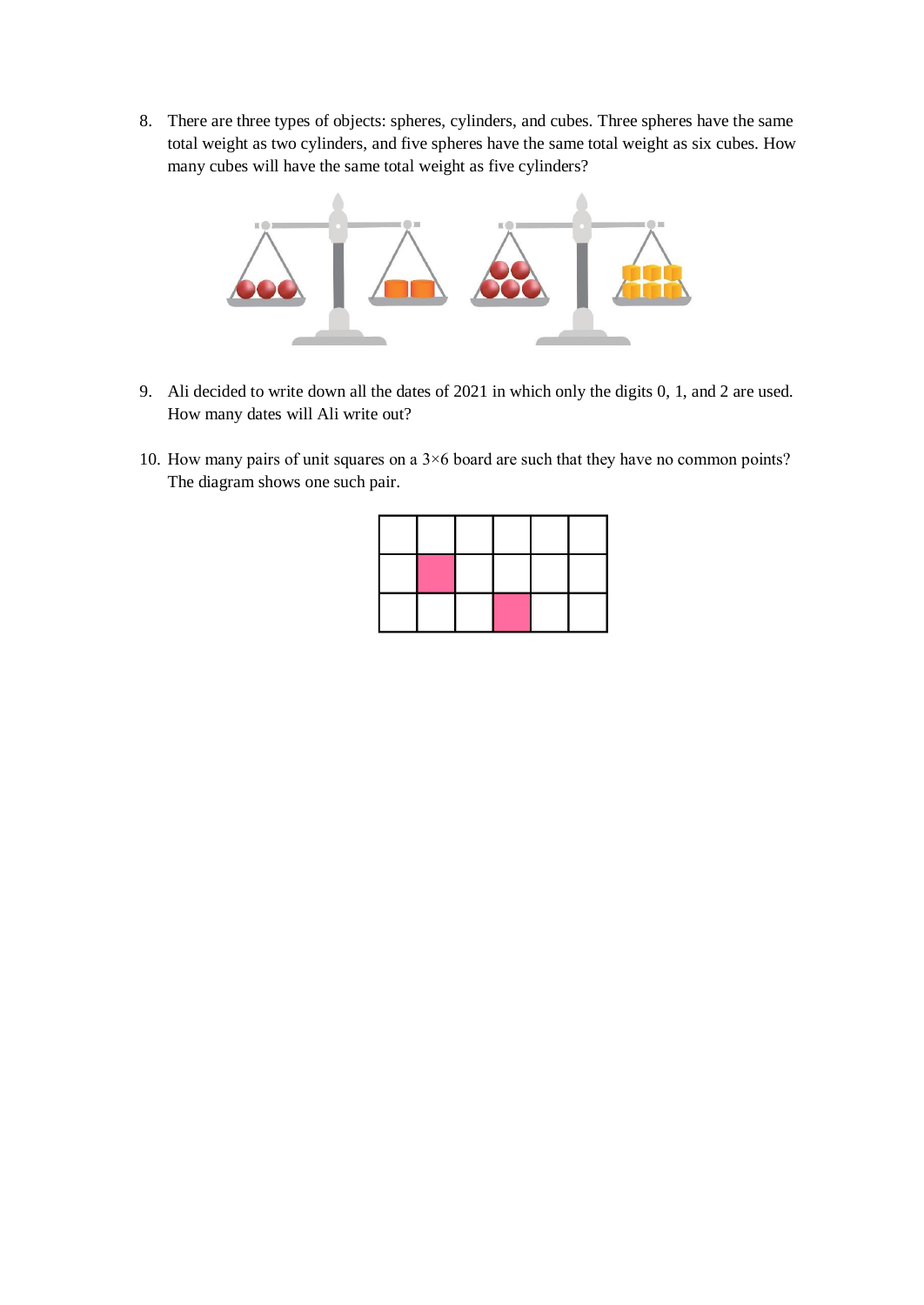

# **5th grade**

- 1. In the bookstore, Arai spends half of her money on books on mathematics, and two-thirds of the remaining amount on books on Kazakh literature. She has just enough money left to buy a book on English literature, which costs \$20. How many dollars had Arai in the first place?
- 2. Students lined up in a formation. Adil is the 8th student in his column in front and the 13th from the back. To his left, there are 15 students in one row, and to his right, there are 15 students. How many students are in the formation?
- 3. The figure shows two white squares ABCD and PQRS inside the rectangle ABCD. The area of the two squares is 16 cm<sup>2</sup> and 4 cm<sup>2</sup>, respectively. What is the sum of the areas of the shaded areas in cm<sup>2</sup>?



- 4. At the restaurant, one cup of tea and two cups of coffee cost \$ 78, and three cups of tea and one cup of coffee cost \$ 94. How many dollars more is a cup of coffee worth than a cup of tea?
- 5. There are three types of objects: spheres, cylinders, and cubes. Three spheres have the same total weight as two cylinders, and five spheres have the same total weight as six cubes. How many cubes will have the same total weight as five cylinders?



6. In the family, grandfather, grandmother, father, mother, son, and daughter, all members of this family in the sum of 285 years. Grandfather is 3 years older than grandmother, the father is 3 years older than mother, the son is 3 years older than daughter, the father is older daughter 2 times, and daughter is younger grandfather 3 times. How old is grandfather?